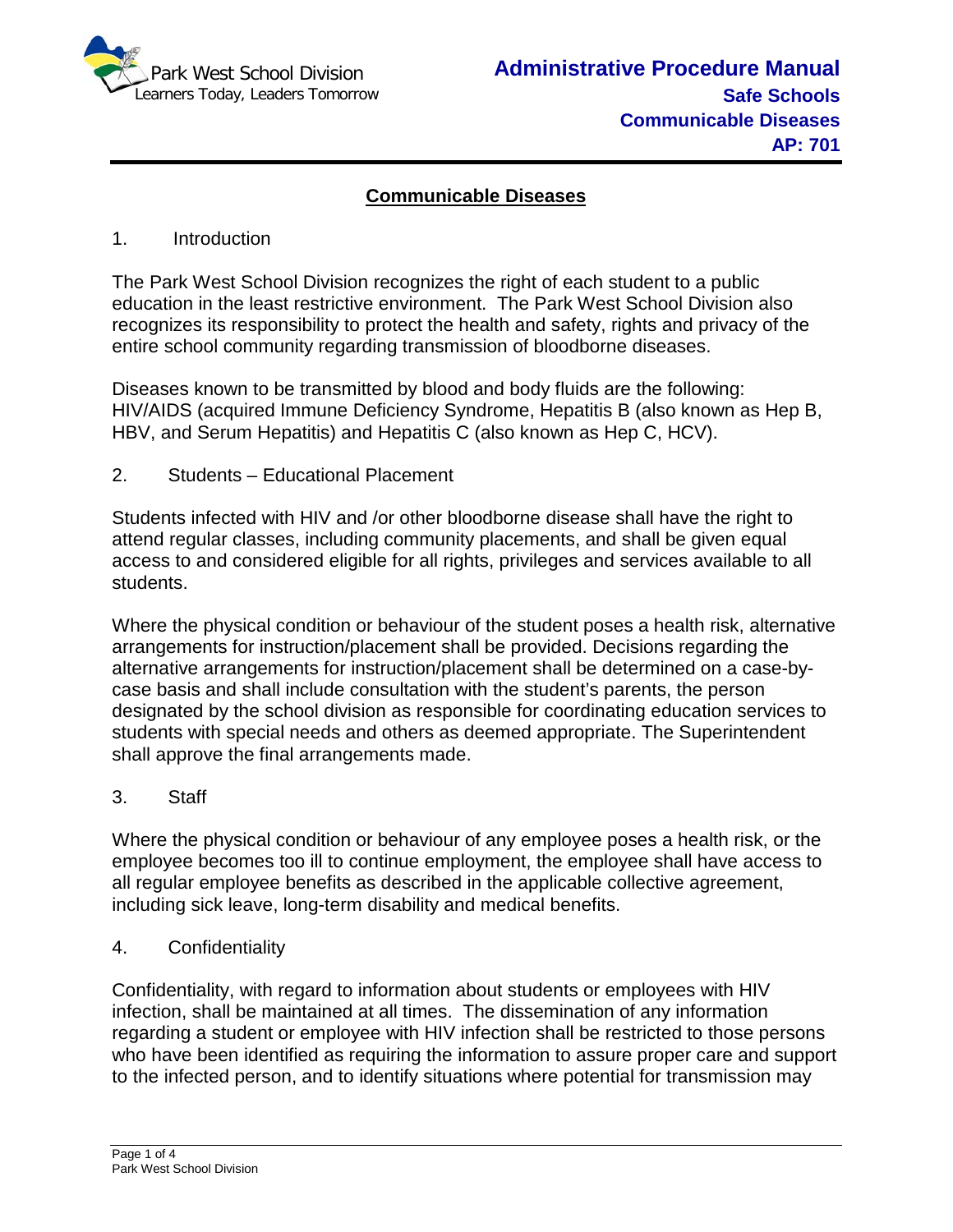

increase. There shall be no release of information without the consent of the parents or legal guardian or the employee involved.

5. Prevention and Precautions

In the best interest of all students and staff:

- a) Information and education is provided for students, employees and parents/guardians, on the transmission of bloodborne diseases.
- b) An education program about HIV for all students grades 5 S4, is provided based on the curriculum materials developed by Manitoba Education.
- c) Precautions should be adopted by all staff concerning all blood and body fluids capable of transmitting bloodborne diseases. In cases where students are known to have health conditions where contact with blood and/or body fluids is likely, i.e., recurrent nosebleeds, staff in schools and community work sites should be made aware of the condition, advised of appropriate precautions, and provided with personal protective equipment as described in the exhibit under this administrative procedure.

To prevent the transmission of bloodborne germs in the school setting, the best approach is to treat all body fluids of every person as potentially infectious. These precautions are intended to supplement existing routine infection control procedures and do not address transmission of non-bloodborne germs.

The following precautions should be taken to avoid the spread of germs when anyone comes in contract with blood or body fluids from other persons:

## **Hygiene and Sanitation**

Hand washing is the single most effective way to prevent the transmission of most communicable diseases. In order to prevent the transmission of blood borne germs, hand washing is necessary:

- after a glove leak or tear;
- after removing gloves;
- after handling materials that may be contaminated with blood or fluids capable of transmitting bloodborne germs.

Hands should be washed by rubbing vigorously for at least 10 to 15 seconds with soap and water, and should be dried with a paper towel or air dryer.

Equipment (including mops) and surfaces contaminated with blood or fluids capable of transmitting blood borne pathogens should be cleaned thoroughly and then disinfected with bleach solution (1:10).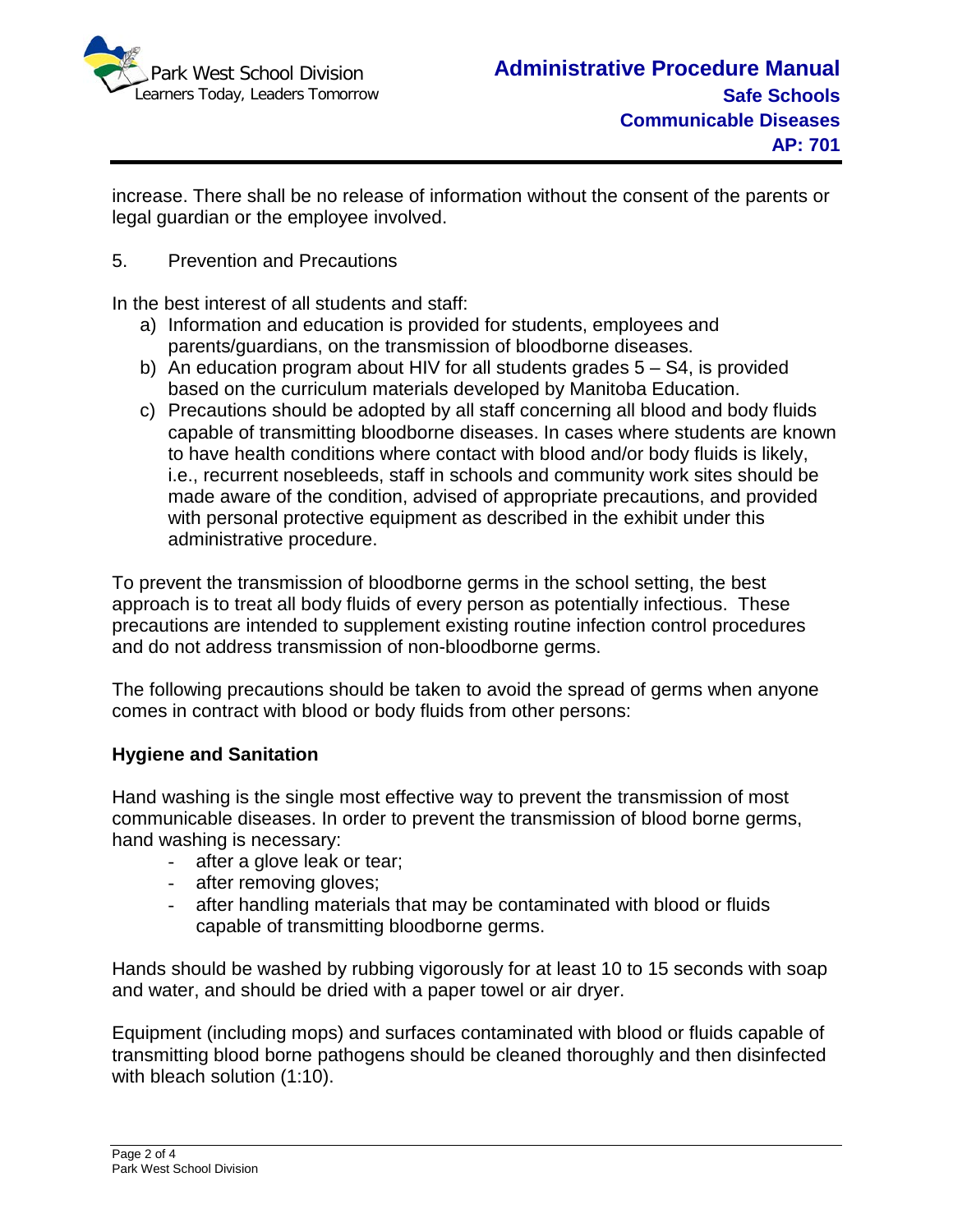

### **Waste**

Disposable sharp items such as lancets, needles, or broken glass, if contaminated with blood, should be carefully handled and placed by the user in an approved punctureresistant container. Suctioned fluids, excretions and secretions may be carefully poured down drains connected to the sanitary sewer system.

Disposable items such as paper towels used to clean up blood or fluids capable of transmitting blood borne pathogens should be placed in a plastic bag and disposed of with the regular garbage.

Clothing and linen visibly soiled with blood or body fluids should be rinsed in cold water, placed in a plastic bag and sent home.

### **Personal Protective Equipment**

Appropriate protective equipment should be worn for anticipated exposure to blood or body fluids capable of transmitting blood borne pathogens.

### **Disposable Gloves**

- Disposable gloves made of a material such as vinyl or latex, when intact, provide an adequate barrier to blood borne pathogens.
- Disposable gloves should be worn for all procedures that may involve direct contact of skin or mucous membranes with blood or body fluids capable of transmitting blood borne pathogens.
- Disposable gloves must be changed immediately after use and after contact with each individual before care is provided to another.
- Disposable gloves must be discarded and not washed or disinfected.

## **Accidental Exposure**

A significant exposure is defined as an injury during which one person's blood or body fluid containing blood comes in contact with someone else's broken, punctured or chapped skin, or mucous membranes. Injuries of concern involve needle sticks and other sharps, as well as splashes and bites.

If a significant exposure occurs in the school/work setting:

A) Provide first aid:

- encourage bleeding at the injury site;
- wash area well with soap and warm water;
- for splashes to the eye(s) wash the eye out well with cold water.